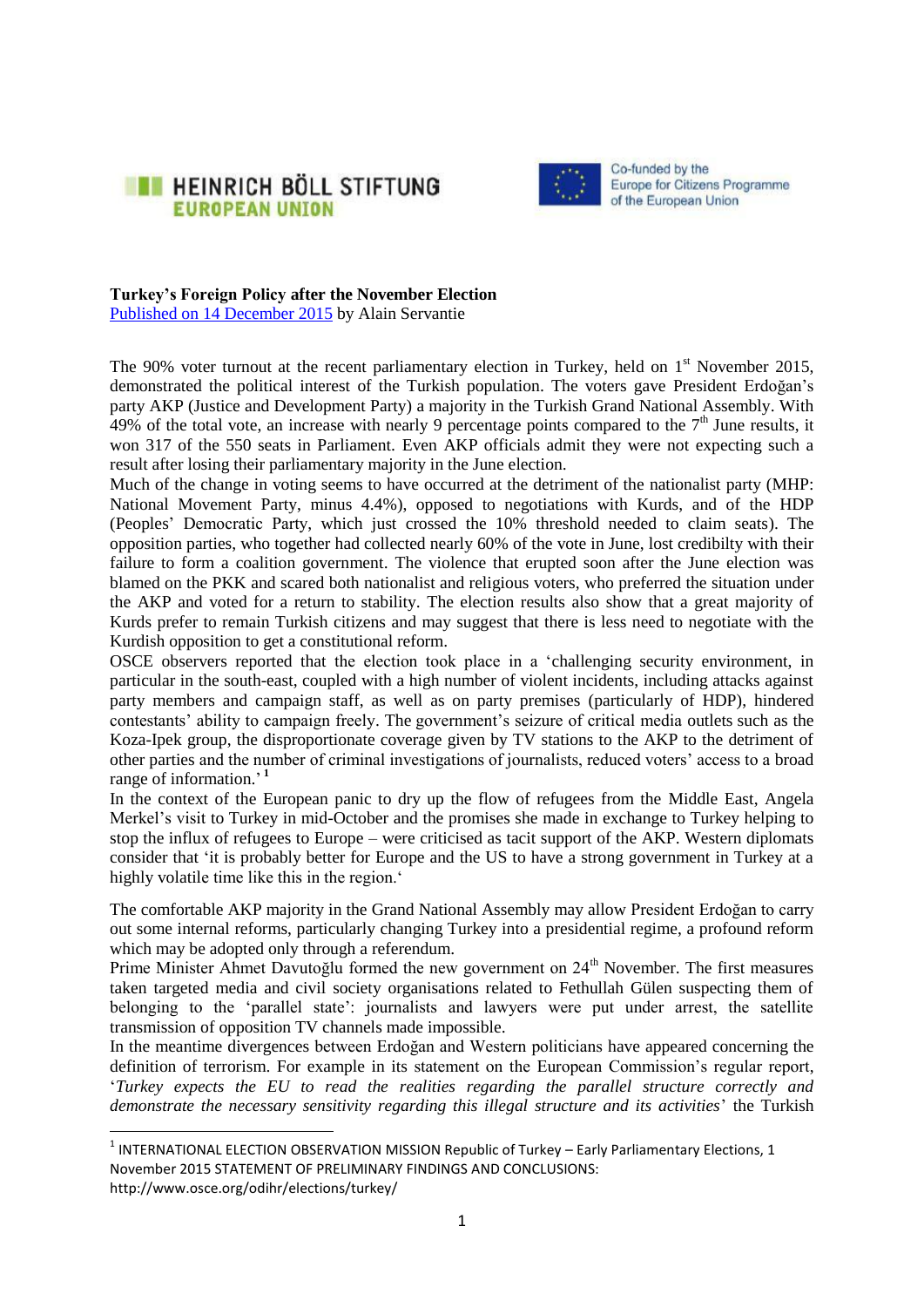government implies that the so-called Gülenist movement (*Hizmet*) is a terrorist organisation and accuses them of masterminding a plot to overthrow the government. In Antalya, on 15-16 November, Erdoğan asked President Obama to cooperate on an alleged financing of terrorist activities through Hizmet.

Talks with Kurdish organisations had started in 2011. The Kurds made 'proposals for constitutionalising the Kurdish identity, for the autonomy of Kurdish regions, as well as on Kurdish cultural rights, the teaching of Kurdish language at school, the status of Öcalan, and the amnesty of combatants<sup>2</sup>. The talks were suspended in October 2014, when the PYD (Kurdish party in Syria) bravely defended itself against ISIS in Kobane, and cancelled in June 2015, after the electorial success of the HDP. A 'dirty war' resumed, confronting the PKK and the Turkish army and police, which left several hundred people dead including 150 members of the security forces. Kurdish positions in Iraq and Syria were bombed by the Turkish air force. As long as there is a divergence of views between Ankara, Washington and Moscow on the role of Kurds in Syria, a solution to the Kurdish issue in Turkey itself may be hard to reach.

## **Turkish external policy: from NATO watchdog to regional soft power**

Until the dissolution of the Warsaw Pact in 1991, the Western allies considered Turkey as a guardian of NATO's southeastern borders against the Soviet threat and communism. Turkish politicians used to describe their country as a 'freedom pawn' in the mouth of a tiger. Since the Korean War and its accession to NATO, Turkey had more or less aligned its foreign policy on that of the the USA. Following the dissolution of the USSR, conservative politicians in Europe started to consider that Turkey was geopolitically less important. The Turkish refusal to take part in President Bush's anti-Iraq coalition in 2003 was a first sign of a change in foreign policy. The incremental disintegration of the Middle East, the Caucasian conflicts, on the other hand, enhanced Turkey's geo-strategic importance, even more than during the Cold War.<sup>3</sup> The changes in Turkish foreign policy, since AKP took over the government, got a partially ideological justification in Prime Minister Davutoğlu's works and speeches, but there are other aspects which have to be taken into account.

Ahmet Davutoğlu, professor of international relations, chief advisor to Prime Minister Erdoğan in 2003-09, Minister of Foreign Affairs from 2009 to 2014, became Prime Minister and leader of the AKP in August 2014. He wrote: "*Turkey enjoys multiple regional identities and thus has the capability as well as the responsibility to follow an integrated and multidimensional foreign policy. The unique combination of our history and geography brings with it a sense of responsibility. To contribute actively towards conflict resolution and international peace and security in all these areas is a call of duty arising from the depths of a multidimensional history of Turkey.*" <sup>4</sup> When Davutoğlu became Foreign Minister, he claimed he would pursue a zero conflict policy with all neighbouring countries, implying enlarging Turkey's presence in the regional and international scene through a reassessment of its strengths in the geopolitical environment. Part of Turkey's strength can be attributed to its economic growth, to the reforms in the Middle East and to a decline in great power rivalry in Turkey's vicinity. Davutoğlu and Erdoğan stress the religious commonalities with countries in the Balkans (Bosnia, Albania, Kosovo) with the Arab countries, but also with countries in Africa and in Southeastern Asia. The historical references resulted in this policy being qualified as neoottomanism, a description rejected by Davutoğlu who claimed that Turkey was just building *'diplomatic relations of equal status with any big or small country that was previously in Ottoman lands'*

However, Erdoğan's appeal to Arab Muslims particularly in Egypt in 2011, showing Turkey as an example of a democratic Muslim country, gave him some popularity among traditional religious

 2 See Olivier Grojean interview in http://arianebonzon.fr/pkk-back-into-the-unknown/

<sup>3</sup> See Carl Bildt, Swedish Foreign Minister, "Interview: The EU, Turkey and Neighbors Beyond", in *Turkish Foreign Policy Quarterly*, vol. 8 n° 3, Fall 2009, p. 19-26.

<sup>4</sup> See Ahmet Davutoğlu, "Turkish Foreign Policy and the EU in 2010", in *Turkish Foreign Policy Quarterly*, vol. 8 n° 3, Fall 2009, p. 11-17. *Alternative Paradigms: The Impact of Islamic and Western Weltanschauungs on Political Theory*, *The Civilizational Transformation and The Muslim World* in English, *Stratejik Derinlik* (*Strategic Depth*), and *Küresel Bunalım* (*The Global Crisis*) in Turkish.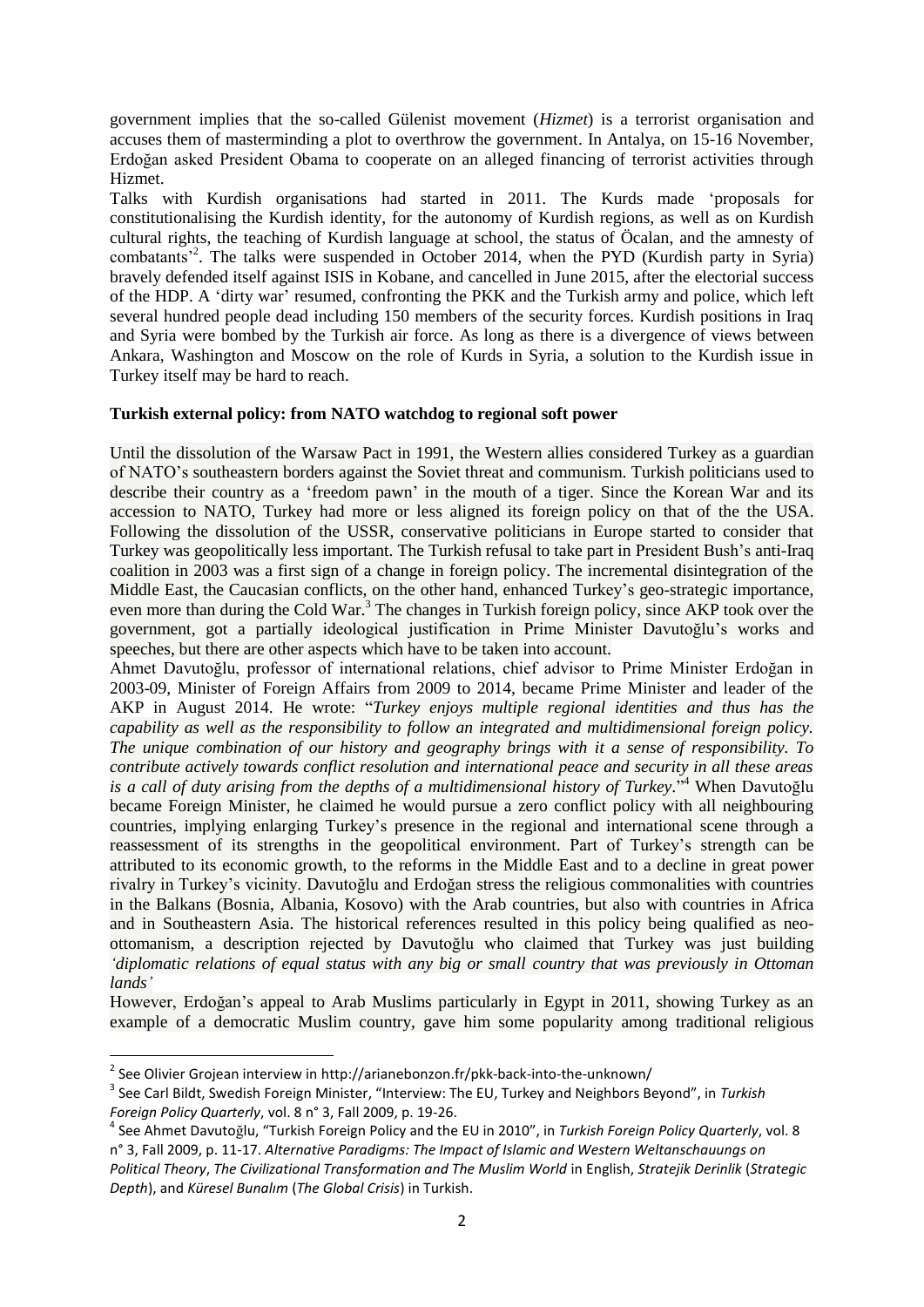leaders. In the Western press, Turkey was shown as a moderate Muslim country, which could facilitate peace and democracy in the Middle East. Davutoğlu thus presents relations with Muslim countries as a complement to European integration. End 2004 Turkey as a bridge between the West and the Muslim world promoted in cooperation with the Spanish Prime Minister José-Luis Zapatero the *Alliance of Civilisations*. The Alliance was launched in UN context as an answer to Huntington's famous book, *Clash of Civilisations* (1997); in 2010 an institute was founded in this context at the Fatih Mehmet Sultan University in Istanbul (2010), publishing on Islamophobia. Spanish disinterest for the project, caused by changes of government, led the *Alliance* to a standstill.

Turkey has been a member of the Organisation of Islamic Cooperation (OIC) since 1975. Some organisations of the OIC are based in Turkey: the [Statistical, Economic and Social Research](https://en.wikipedia.org/wiki/Statistical,_Economic_and_Social_Research_and_Training_Centre_for_Islamic_Countries) and [Training Centre for Islamic Countries,](https://en.wikipedia.org/wiki/Statistical,_Economic_and_Social_Research_and_Training_Centre_for_Islamic_Countries) the [Research Centre for Islamic History, Art and](https://en.wikipedia.org/w/index.php?title=Research_Centre_for_Islamic_History,_Art_and_Culture&action=edit&redlink=1)  [Culture](https://en.wikipedia.org/w/index.php?title=Research_Centre_for_Islamic_History,_Art_and_Culture&action=edit&redlink=1) (IRCICA), and the Standards and Metrology Institute for Islamic Countries (SMIIC). The Turk Ekmeleddin Ihsanoğlu was Secretary General of the OIC for ten years. The OIC adopted several resolutions supporting the Turkish Cypriot Republic or the Turkish minority in Western Thrace.

Erdoğan's appeal to Islam by, while campaigning Turkish migrants in Western European countries, Davutoğlu's advice to Turkish MPs that they should express themselves abroad as spokespersons of Islam, reflected a return to a certain pan-Islamism, close to the policy of Sultan Abdulhamid II, at the end of the 19<sup>th</sup> century. The attachment to Sunnite orthodoxy is obvious in the Turkish opposition to Syrian alawites, in the difficult relations with Iran or the support of the operations of Saudi Arabia against the Houthi rebels in Yemen. Erdoğan stated that the Islamic State in Iraq was a reaction of Sunnite Arabs excluded from power by the Shi'is. Islam is painted as a means to provide a longlasting union between all Middle Eastern peoples whatever their culture may be (this argument is particularly used towards the Kurds).

Kemal Kirișçi notes that Davutoğlu's presentations neglect one of the main factors of change for Turkey: the country has become a trade country, a process which started during the reign of Turgut Özal, prime minister and president of Turkey in the 1980s, and furthermore encouraged by the customs union concluded between Turkey and the EU in 1996. The export-oriented liberal policy has become a major consideration driving Turkish foreign policy. Strong business interest groups are increasingly able to access the government as well as foreign policy decision-makers shaping and influencing Turkish foreign policy.<sup>5</sup> Particular concerns were expressed on economic relations with Russia following the downing of the Sukhoy in Syria.

One should not forget the role played by the head of the National Intelligence Organisation (Turkish: Millî Istihbarat Teșkilatı- MIT), Hakan Fidan. A former officer, Fidan wrote a PhD thesis on Intelligence: '*Intelligence and Foreign Policy: A Comparison of British, American and Turkish Intelligence Systems*' (1999). As head of MIT since 2010, Fidan negotiated the liberation of the hostages taken by ISIS in the Turkish consulate in Mosul in June-September 2014, as well as with PKK representatives and Öcalan.

Will the AKP victory bring changes in Turkey's foreign policy? The reappointments of Davutoğlu as Prime Minister and Mevlut Çavușoğlu as Foreign Minister are a sign of continuity. Mevlüt Çavuşoğlu, known to be close to President Erdoğan, was the spokesman of the Parliamentary Assembly of the Council of Europe in 2010-2011 , Minister for European Affairs in 2013-2014, Foreign Affairs Minister in 2014.

## **EU and NATO: is Turkey withdrawing from its Western commitment?**

## **The European Union**

When meeting the Vice-President of the European Commission Frank Timmermans, on  $10<sup>th</sup>$ November, Davutoğlu reaffirmed that 'Full integration with the EU is and will remain the priority'. However, President Erdoğan has fixed 2023 – the hundredth anniversary of the foundation of the Republic – as a target for accession<sup>6</sup>, which in other words means that there is no hurry for reforms. Turkey received a comparatively better progress report in 2015 from the Commission than in former

**.** 

<sup>5</sup> Kemal Kirişçi The transformation of Turkish foreign policy: The rise of the trading state, *New Perspectives on Turkey*, n° 40, 2009, p.29-57.

<sup>&</sup>lt;sup>6</sup> Speech at IKV, 9 May 2015.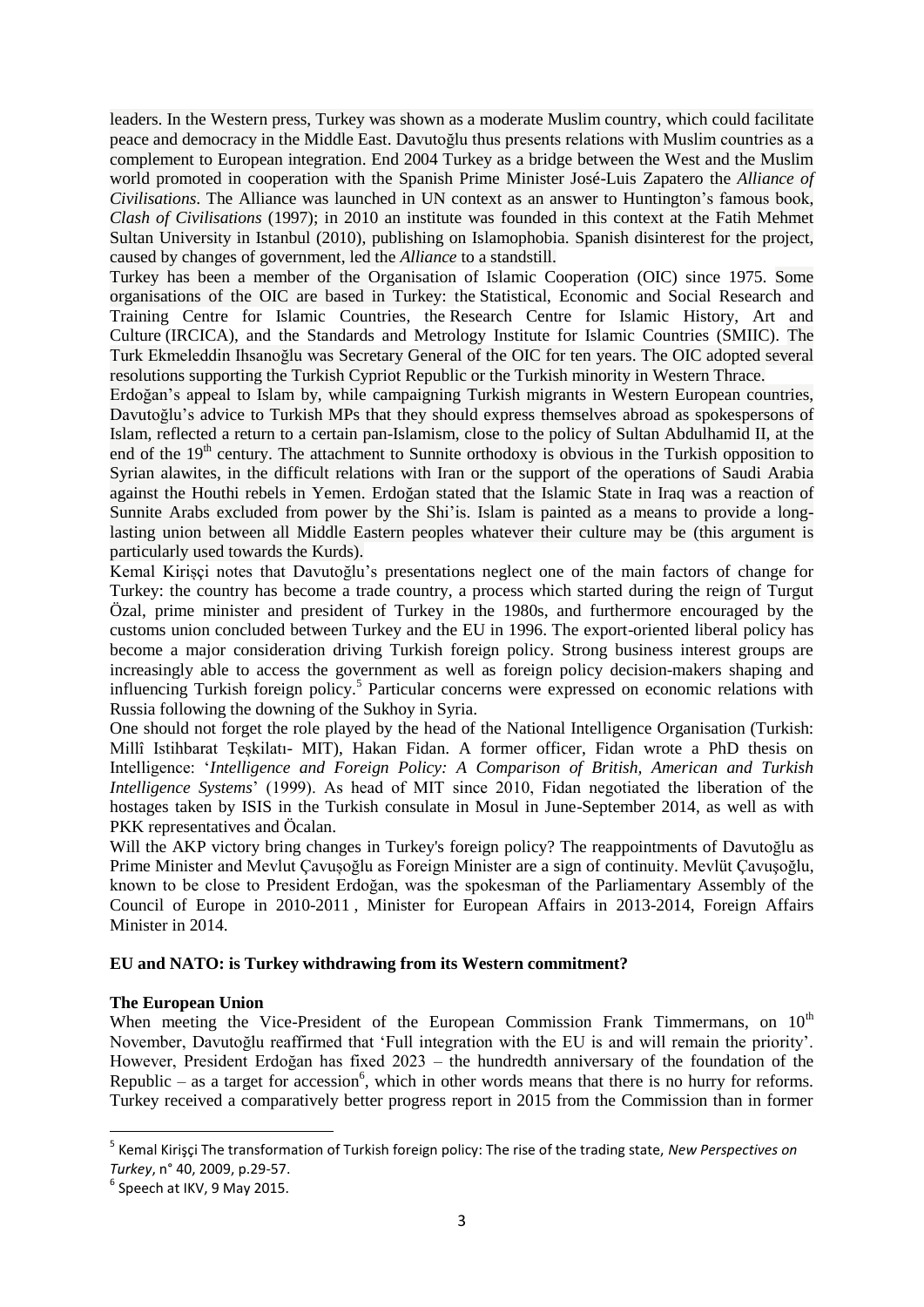years. The report, in the opinion of the Turkish Ministry of Foreign Affairs, was written 'in the light of Turkish recommendation' (sic)- which means balancing criticism with a long-term description of progresses, and the press statement describes a Europe in multiple crises, needing close cooperation with Turkey<sup>7</sup>. In other words, the report avoided strong criticism on recent negative developments in the area of freedom of expression or rule of law.

The conclusions of the EU-Turkey Summit that took place in Brussels on 29 November 2015 were limited: regular Summits twice a year, comprehensive regular political dialogue meetings; opening negotiations on only one chapter in December 2015 ; negotiations on visa liberalisation for Turkish citizens in the Schengen zone by October 2016 *once the requirements of the Roadmap are met*. The EU has committed itself to provide 3 billion euro to help Turkey deal with Syrian refugees. The EU and Turkey agreed to implement a Joint Action Plan aimed to bring order into migratory flows and help to stem irregular migration. Formal negotiations on upgrading the Customs Union may be launched towards the end of 2016.

Both sides will have to prove that accession negotiations can resume on a genuinely healthy basis. President Erdoğan still remembers that EPP spokespersons (Elmar Brok chairman of the Foreign Affairs Committee in the EP) had suggested that a 'special relationship', a 'privileged partnership' including Turkey in a Neighbourhood Policy directed towards countries excluded of accession, should be applied rather than full membership; and in 2007 French president Sarkozy proposed the Union for the Mediterranean as an alternative to accession, as a gadget to keep Turkey out of the Union. Such policies pushed Turkey to embark on a less and less Western oriented foreign policy. A full association of Turkey to EU Neighbourhood policy could have built on the bridge capacity of this country with the region. ENP and Turkey's neighbourhood policy coincide in goals and scope but diverge in means and methodology. The special relationship proposed contributed to Turkey's rejection of this policy.<sup>8</sup> So far, Turkey appears unwilling to fully comply with the EU framework on public procurement, due to osmosis between public procurement and political financing<sup>9</sup>, as well as to approximate its legislation on state aids and social issues. Most of the 'chapters' blocked so far depend on Cyprus' veto and lifting the veto of this country depends on progress on the reunification of the island.

In March 2014, the World Bank issued a report suggesting an updating of the Customs Union between Turkey and the EU, which could pave the way to EU integration. The Customs Union has so far an asymmetrical structure, which runs at Turkey's disadvantage as far as it concerns commercial relations with third countries. The coverage of the extended Customs Union still has to be agreed: Turkey would like to be better associated to commercial negotiations and to migration management, but seems reluctant to discuss liberalisation of services.

In the area of foreign security and defence policy, the 2015 Commission report notes that '*Turkey is moderately prepared as regards the alignment with the EU … Some progress was made as the political dialogue between the EU and Turkey on foreign and security policy continued to intensify. Turkey maintained its policy on Syria, supporting the opposition and providing vital humanitarian assistance to Syrian refugees. It has continued to participate actively in civil and military crisis management missions* [EUFOR ALTHEA in Bosnia Herzegovina and EULEX Kosovo]*. An importing development was the development of the dialogue on counter-terrorism, with Turkey joining the international coalition against Da'esh. In the coming year, Turkey should in particular: align itself more closely with EU declarations and Council decisions. Regarding the common foreign and security policy, Turkey aligned itself, when invited, with 16 out of 40 EU declarations and Council decisions (40 % alignment, against 29 % during the reference period of the 2014 Progress Report)." <sup>10</sup>* 29% alignment was one of the lowest levels of alignment on EU positions, revealing the distance still to be covered.

# **Cyprus**

**.** 

 $^7$  Press Statement on the 2015 Progress Report on Turkey, Turkish Ministry for EU Affairs.

<sup>8</sup> See Özgür Ünlühisarcıklı,"EU, Turkey and Neighborhood Policies", in *Turkish Policy Quarterly*, Vol. 8, n° 3, Fall 2009, p. 73-82.

 $^9$  TÜSIAD, A new era for the Customs Union and Business World, October 2015

<sup>10</sup> EU Regular report 2015, 4.31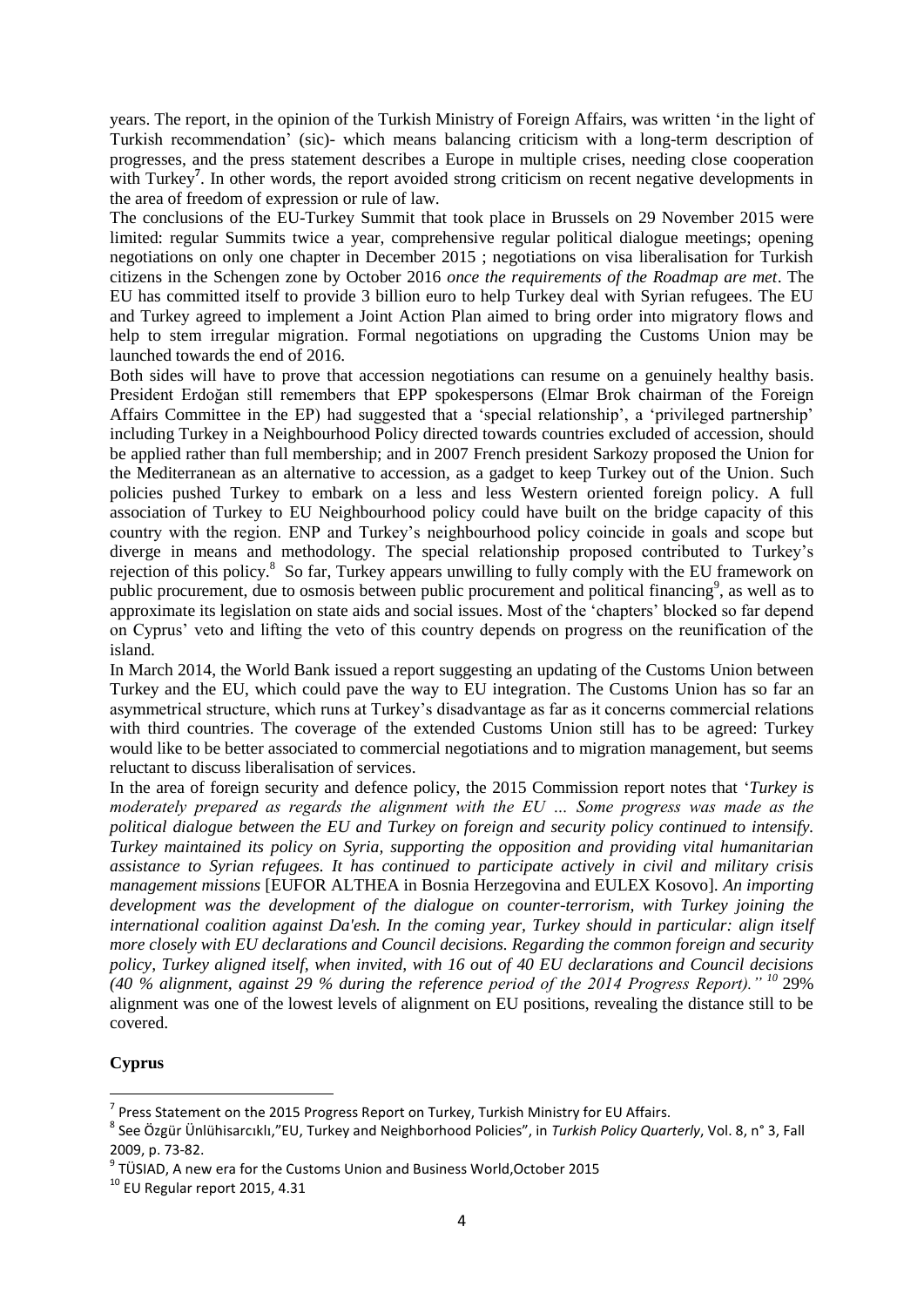Following the rejection of the Kofi Annan reunification treaty of the island by the Greek Cypriot community in 2004 and the accession of a divided Cyprus to the Union, in July 2005, Turkey signed a protocol extending its Association agreement to the ten new EU members, but at the same time issued a declaration saying that its signature did not mean it had recognised the Republic of Cyprus. Therefore, eight negotiation chapters were blocked; on the other side, Turkey blocked increased cooperation between EU and NATO, going beyond the 'Berlin plus' arrangements, involving all EU Member States. Negotiations between the two communities on the island for a comprehensive settlement are proceeding. '*Turkey supports a comprehensive settlement based on political equality and bi-zonality. The EU will be able to contribute to a comprehensive settlement if it abandons its biased point of view*,' states the Foreign Ministry. In 2010, Davutoğlu wrote: 'the EU should not allow bilateral issues to hold back the accession negotiations.' Such a statement seems to forget that negotiations are not between the EU as such and a third country, but between the Member States and the candidate country. Furthermore, the settlement should foresee the implementation of the EU principles, i.e. freedom of establishment and movement. Some recuperation of properties lost by the Greek community or compensation in line with the rulings of the European Court of Human Rights and the fate of the presence of the Turkish army on the island are crucial issues in the negotiation. A settlement would give more weight to Turkish foreign policy in the region and permit a substantial progress in EU-Turkey relations.

A solution in Cyprus may pave the way for improving relations with Greece, as far as it concerns in particular the dispute on the Aegean. While sometimes, the situation of the Turkish (Muslim) minority in Western Thrace or in Bulgaria is used as an instrument, the continuous closure of the Orthodox Chalki Seminar on Heybeli Island, in Istanbul, remains a thorn in the relations between the two countries.

## **USA/ NATO**

Turkey-US relations have been tested in recent times about their different approaches to ISIS. Turkey is a (tepid) partner in the coalition against ISIS and since July 2015 allows the United States to use Incirlik Air Base, near Adana, to bomb ISIS. Yet tensions between the two governments stem from the difference of treatment of the People's Defence Units (YPG), the military branch of the Syrian Kurdish Democratic Union Party (PYD), which is supported by the USA.

On  $24<sup>th</sup>$  November, Turkey informed the Allies about the downing of a Russian Air Force plane violating Turkish airspace, but did not refer to article 5 of the NATO Treaty. Secretary-General of NATO, Stoltenberg, called for further contacts between Ankara and Moscow, calm and de-escalation. Diplomacy and de-escalation are important to resolve this situation, he stated, the common enemy should be ISIL.

## **Regional issues: Middle-East**

As a regional power promoting peaceful conflict solutions, in the years 2005-2009, Turkey acted as a broker between Israel and the Hamas, between Israel and Syria and also in the relations between Israel and Iran. The Arab revolutions progressively led to changes: in 2011, Turkey was initially opposed to an intervention in Libya, where the Turkish economic presence was important. Turkey supported the revolution in Egypt and in Syria. The recent G-20 summit held in Antalya on 15-16 November was an opportunity for President Recep Tayyip Erdoğan, to give the impression of returning to the world scene as a regional player. Differences on Syria with Russia and the US, however, prevented that his appearance could be considered a success; no new steps could be announced.

## **Syria**

Until 2011, Turkey had a good relationship with Syria: joint military exercises took place in 2009; Turkey lifted visa requirement for Syrian travellers.

The main change happened after the rebellion started in Syria, when Erdoğan supported Western views that Bashar al-Assad should step down, a position he maintained at the Antalya G-20. His position, however, rules out a Kurdish autonomy in north-eastern Syria, which would become a model of Kurdish self-rule and a magnet for Turkey's own Kurdish population. Ankara is still trying to achieve that the Kurdish Democratic Union Party and its military wing, the People's Protection Units, are listed as terrorist organisations because of their links to the outlawed PKK, against the opposition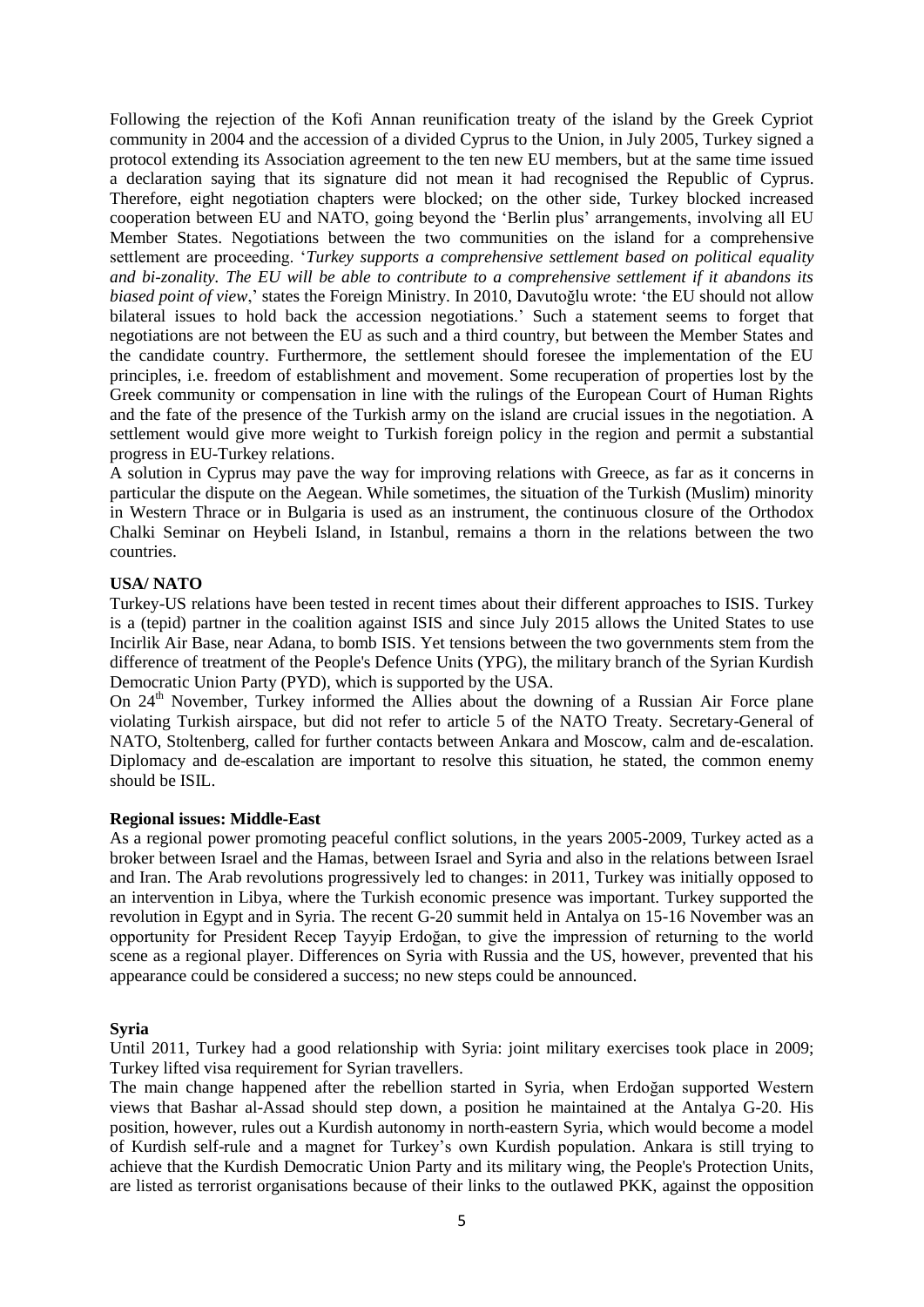of the USA and Russia who consider them as partners in the fight against ISIS. In August, Erdoğan warned Kurds not to seize Jarablus, a town on the Turkish border that ISIS had been using to resupply with weapons, materials and recruits necessary for its subsistence. Considering that the PKK/PYD is the biggest threat to Turkey and that ISIS can be a useful counterforce reflects an ambiguous attitude since the negotiations to liberate the Turkish consulate in Mosul. Delivery of weapons to Syrian opposition groups was reported both by CHP representatives and by the newspaper *Cumhuriyet*, whose director, Can Dündar, was jailed, indicted for 'treason'. Allegations of training of fighters in Turkey were published. Oil from ISIS is carried to Turkey in trucks belonging to the Çalık Holding, according to Russian reports. *Turkey's actions are de facto protection of Islamic State',* said Russian Prime Minister Medvedev. *'This is no surprise, considering the information we have about direct financial interest of some Turkish officials relating to the supply of oil products refined by plants controlled by ISIS.'* <sup>11</sup> However, the Turkish Foreign Ministry comments the Commission 2015 regular report as follows: *'While it is significant that the report has underlined that the PKK is a terrorist organisation, it appears that the decisive steps taken by Turkey in its fight against the PKK, DHKP-C, Da'esh and other terrorist organisations without discrimination have not been comprehended well enough by the EU….*'

Recent events showed that Turkey supported the Turkmen, a Turkish-speaking minority in Syria and Iraq, involved in the Free Syrian Army, in cooperation with Turkish intelligence. They had 'freed' a mountainous area close to the Turkish frontier, north of Syria, above the Latakia harbour. Davutoğlu accused the Russians of hitting Turkmen targets in the region where the Russian plane was downed, instead of fighting against Da'esh, and accused the Russians of ethnic cleansing in Syria. Observers see the downing of a Russian plane on 24<sup>th</sup> November as the end of the grand coalition against ISIS promoted by President Hollande. Apparently, the USA, Turkey and France, who supported the rebellion against Bashar al-Assad from the beginning, seem to realise that they have opened a Pandora's Box, now they wonder how to close it again.

According to the UNHCR, Turkey is the biggest refugee-hosting country in the world today, with 2.5 million Syrians and Iraqis.<sup>12</sup>

## **Iraq**

In 2003, Turkey opposed the US intervention in Iraq, which led to the autonomy of the Iraqi Kurdish Regional Government (KRG). Strong economic ties progressively developed between the KRG and Turkey, the main route for Turkey's oil exports and its major trade partner.

The coordination of attitudes vis-à-vis ISIS is difficult as Turkish fighter jets conducted intensive air bombardments of the PKK inside Iraqi Kurdish territory. The deployment of Turkish tanks towards Mosul beginning December led to a strong reaction of the Iraqi Prime Minister. KRG President, Barzani, on a visit in Ankara on  $10<sup>th</sup>$  December proposed to act as an arbiter between Baghdad and Ankara.

## **Egypt**

1

In September 2011, Erdoğan, who tried to present the AKP regime as a democratic model for Muslim countries, was met by enthusiastic crowds in Cairo. Egypt became a chief destination for Turkish companies investing abroad. When the Morsi regime was overthrown in 2013, Turkey supported opponents of el-Sissi, hosting meetings of the Muslim Brotherhood. Both countries recalled their ambassadors, downgraded their diplomatic relations and reduced economic cooperation. In April, Egypt refused to renew a regular ferry service operated between Iskenderun and Port Said, providing a lifeline for Turkish exporters to the Gulf since the wars in Iraq and Syria blocked existing trade routes. A visit by the Chairman of Turkey's Union of Chambers and Commodity Exchanges (TOBB), Rifat Hisarciklioglu, to Cairo Nov. 7-9, was widely seen as a positive step toward mending fences between the two countries.

 $^{\rm 11}$  David L. Phillips COLUMBIA UNIVERSITY IN THE CITY OF NEW YORK, INSTITUTE FOR THE STUDY OF HUMAN RIGHTS, Research Paper: ISIS-Turkey Links.

<sup>&</sup>lt;sup>12</sup> A World Humanitarian Summit should be held at the level of Heads of State and Government in Istanbul on 23-24 May 2016 and deal with the refugee issue.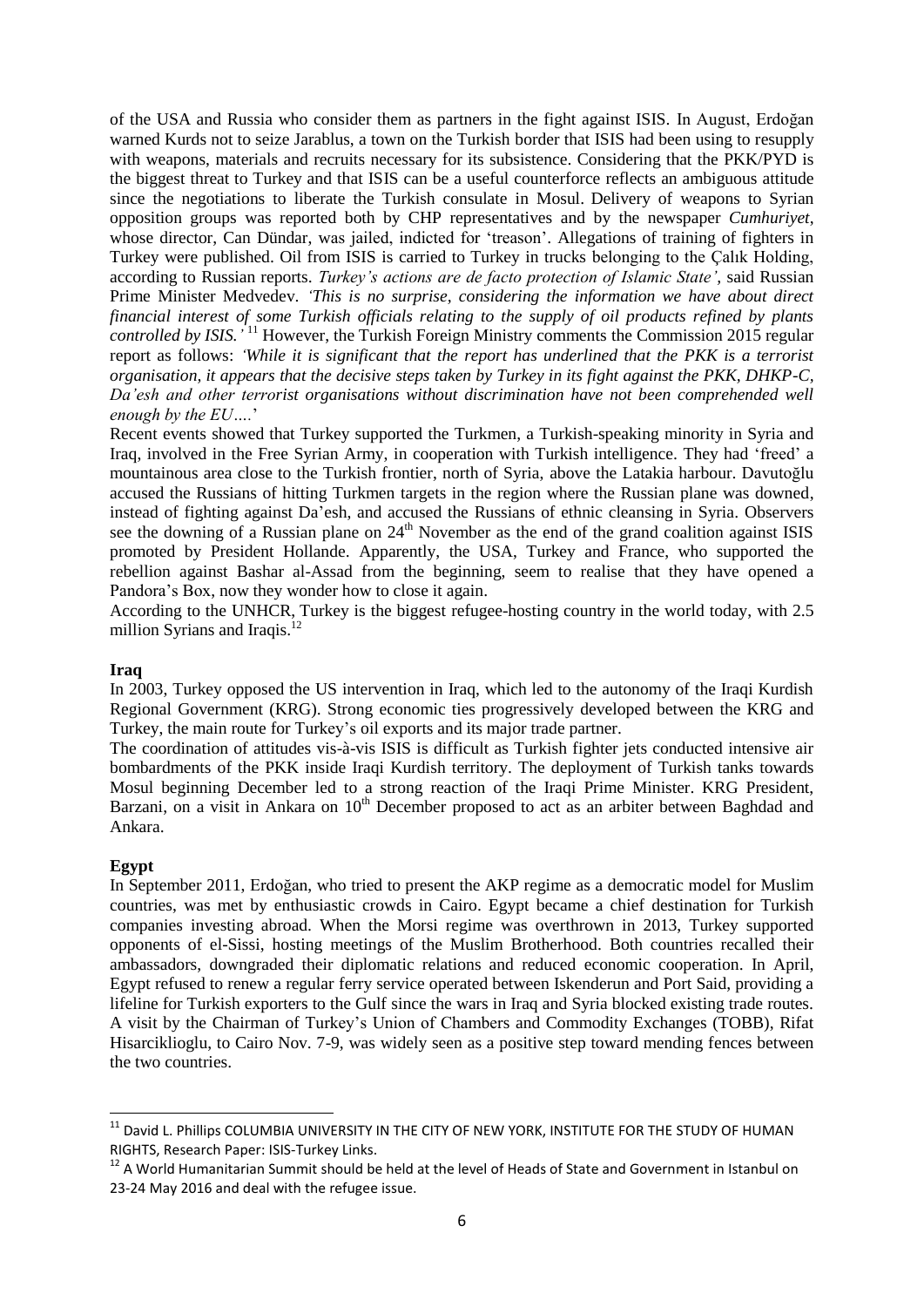## **Iran**

Turkey, who  $-$  in contrast to western allies  $-$  opposed an embargo on Iran, mediated to get a nuclear deal with this country. Davutoğlu views Turkey as becoming an 'energy corridor' for eastern oil. The return of Iran on the international scene is particularly important, but the alignement of Iran with the Russian policy on Syria is a matter of concern.

#### **Israel**

The Turkish-Israeli entente in the 1980's is far away. Before becoming foreign minister, Davutoğlu was a leading actor on behalf of the Turkish government during the shuttle diplomacy for the settlement of the Gaza conflict; Turkey's mediation temptatives between Israeli and Hamas, and between Israel and Syria, were brought to an end by the Israeli intervention in Gaza. Following the *Mavi Marmara* incident in May 2010, relations with Israel have remained strained. Turkey continues to provide humanitarian assistance to Gaza and kept open communication channels with both Fatah and Hamas.

#### **Russia and Caucasus**

Under President Özal, in 1992, the establishment of the Black Sea Economic Cooperation (BSEC) was hailed as encouraging regional interdependence between countries that had remained separated by the Cold War. Özal also worked hard to open up export markets for Turkey in the former Soviet Union; the reference to a common language and culture with Azerbaijan and Central Asian Republics was used for developing relations.

Turkey remained neutral in the Russia-Georgia conflict and cautious in the Ukrainian crisis, although not recognising the annexation of Crimea where a Tatar community lives. However, on Crimea and events in eastern Ukraine, Turkey did not adopt the EU restrictive measures related to this crisis, thus avoiding import restrictions from Russia. Relations between both countries developed through economic cooperation: Russia was the biggest source of Turkish imports in 2014, some \$25 billion or 10 percent of the total, mainly gas. Turkey exported \$6 billion worth of goods to Russia in 2014, 4 percent of all exports, 4,5 million Russian tourists visited Turkey in 2014, and several billion \$ Turkish investments were made in Russia, not to forget the the South-Stream gas pipeline project, where Gazprom is expected to invest 10 billion \$.

After a Russian plane was downed, on  $24<sup>th</sup>$  November, President Vladimir Putin said that downing a Russian plane was 'a stab in the back, carried out by the accomplices of terrorists.' Restrictions on imports from Turkey were immediately applied. Sanctions may affect the Russian construction of the Akkuyu nuclear power plant. The Russian government warned against tourism to Turkey, and most major Russian tour operators stopped selling vacation packages. Official contacts were suspended.

## **Armenia**

The border between Turkey and independent Armenia has been closed since 1993. In 2008, President Gül visited Armenia in an effort to restore the dialogue. An agreement was signed in Zurich in 2009, at the instigation of the USA, establishing diplomatic relations and foreseeing the opening of the border; but none of both countries ratified it. Azerbaijan is opposed to such an agreement, as long as the Nagorno-Karabakh conflict is not solved. In April 2015, the Turkish Prime Minister again offered his deep condolences to the descendants of the 1915 events. However, the Turkish authorities keep denying that what occurred was genocide.

## **Conclusion**

Some Turkish analysts and international observers believe the AKP has little reason to change its policies after obtaining a strong mandate from the public. Erdoğan will be uncompromising on Syria and opposed to el-Sissi. Others, however, think the mandate will provide Prime Minister Ahmet Davutoglu's government room to act more pragmatically on issues like Syria, restore ties with Egypt and help finding a solution for Cyprus.

According to Ahmet Sever, former President Abdullah Gül considered that three issues should be tackled in priority to improve Turkey's international situation: the Cyprus question, relations with